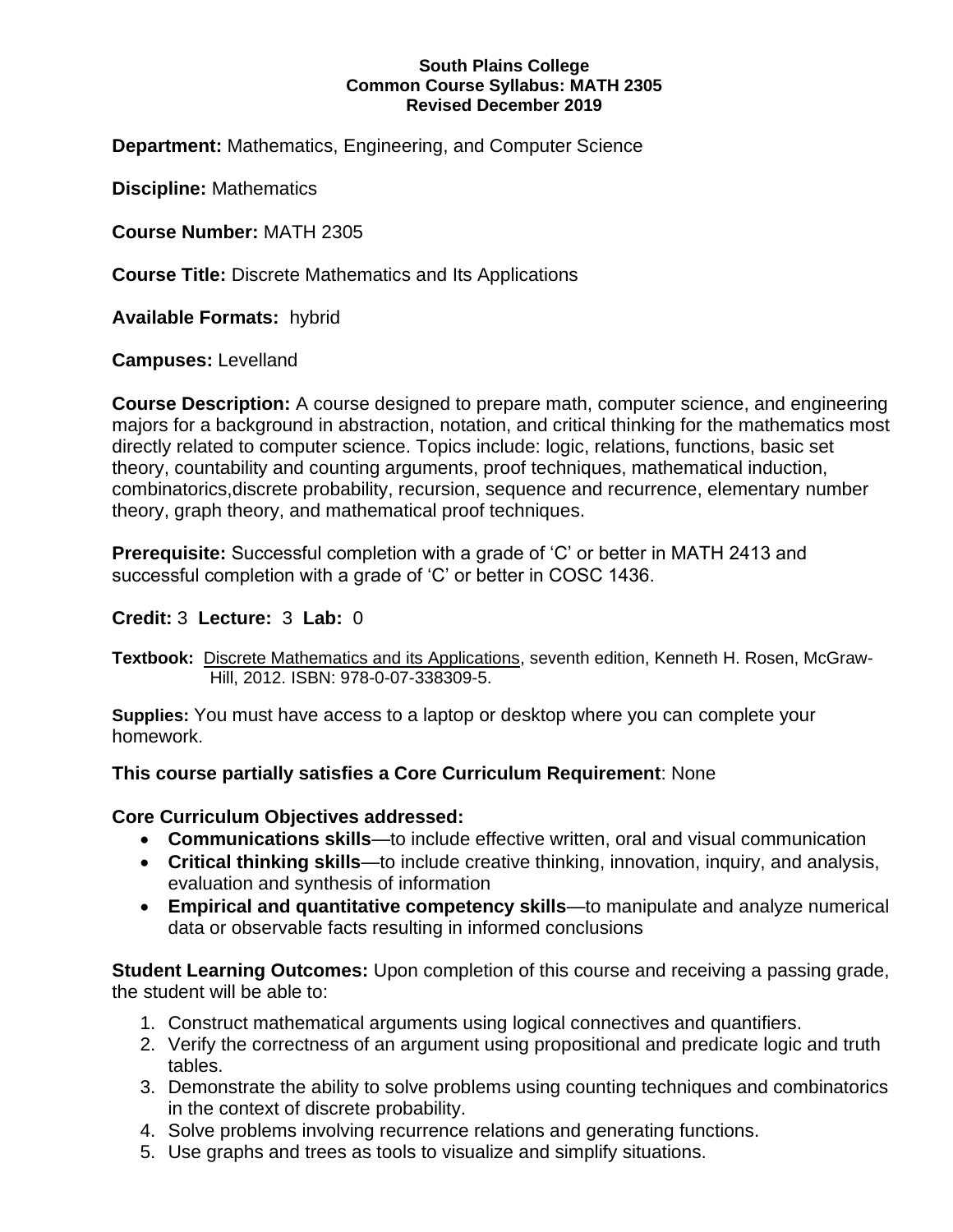- 6. Perform operations on discrete structures such as sets, functions, relations, and sequences.
- 7. Construct proofs using direct proof, proof by contraposition, proof by contradiction, proof by cases, and mathematical induction.
- 8. Apply algorithms and use definitions to solve problems to prove statements in elementary number theory.

**Student Learning Outcomes Assessment:** A pre- and post-test questions will be used to determine the extent of improvement that the students have gained during the semester

**Course Evaluation:** There will be departmental final exam questions given by all instructors.

**Attendance/Student Engagement Policy:** Attendance and engagement are the most critical activities for success in this course. The instructor maintains records of the student's attendance and submission of assignments throughout the semester. The student is expected to attend at least eighty percent (80%) of the **total** class meetings **and** submit at least eighty percent (80%) of the **total** class assignments to have the best chance of success. If the student fails to meet these minimum requirements, the instructor may remove the student from the class with an X, upon their discretion, to help the student from harming their GPA. If the student can not receive an X, the instructor will assign an F.

Plagiarism violations include, but are not limited to, the following:

- 1. Turning in a paper that has been purchased, borrowed, or downloaded from another student, an online term paper site, or a mail order term paper mill;
- 2. Cutting and pasting together information from books, articles, other papers, or online sites without providing proper documentation;
- 3. Using direct quotations (three or more words) from a source without showing them to be direct quotations and citing them; or
- 4. Missing in-text citations.

Cheating violations include, but are not limited to, the following:

- 1. Obtaining an examination by stealing or collusion;
- 2. Discovering the content of an examination before it is given;
- 3. Using an unauthorized source of information (notes, textbook, text messaging, internet, apps) during an examination, quiz, or homework assignment;
- 4. Entering an office or building to obtain an unfair advantage;
- 5. Taking an examination for another;
- 6. Altering grade records;
- 7. Copying another's work during an examination or on a homework assignment;
- 8. Rewriting another student's work in Peer Editing so that the writing is no longer the original student's;
- 9. Taking pictures of a test, test answers, or someone else's paper.

**COVID Syllabus Statement:** Consistent with the latest CDC recommendations, we have revised our guidance for students, faculty, and staff who have a known exposure or have tested positive. Anyone with a known exposure should wear a mask for 10 days and should seek a COVID-19 test on day five after exposure. If you test positive or develop symptoms, you should immediately self-isolate and seek a COVID-19 test. Please immediately notify your instructor, supervisor, and DeEtte Edens, Associate Director of Health and Wellness, any time you test positive for COVID-19. Anyone who tests positive is required to self-isolate for five days. Following the five-day isolation period, if you are asymptomatic or your symptoms are resolving, you may return to work or class but should wear a mask for five additional days. If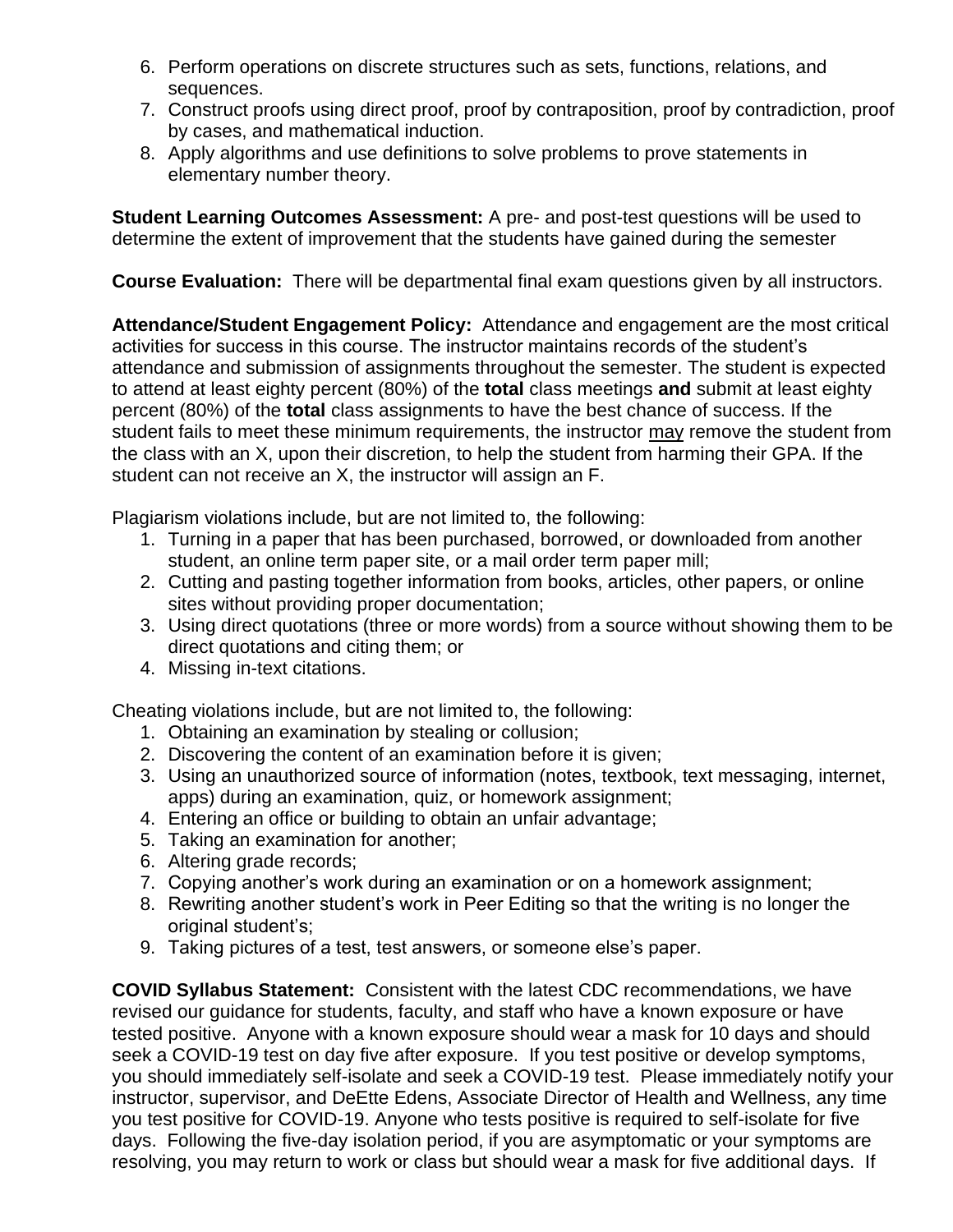you are still symptomatic, please contact DeEtte Edens at<dedens@southplainscollege.edu> or 806-716-2376 prior to your return date.

**Student Code of Conduct Policy:** Any successful learning experience requires mutual respect on the part of the student and the instructor. Neither instructor nor student should be subject to others' behavior that is rude, disruptive, intimidating, aggressive, or demeaning**.**  Student conduct that disrupts the learning process or is deemed disrespectful or threatening shall not be tolerated and may lead to disciplinary action and/or removal from class.

**Diversity Statement:** In this class, the teacher will establish and support an environment that values and nurtures individual and group differences and encourages engagement and interaction. Understanding and respecting multiple experiences and perspectives will serve to challenge and stimulate all of us to learn about others, about the larger world and about ourselves. By promoting diversity and intellectual exchange, we will not only mirror society as it is, but also model society as it should and can be.

**Disability Statement:** Students with disabilities, including but not limited to physical, psychiatric, or learning disabilities, who wish to request accommodations in this class should notify the Disability Services Office early in the semester so that the appropriate arrangements may be made. In accordance with federal law, a student requesting accommodations must provide acceptable documentation of his/her disability to the Disability Services Office. For more information, call or visit the Disability Services Office at Levelland (Student Health & Wellness Office) 806-716-2577, Reese Center (Building 8) 806-716-4675, or Plainview Center (Main Office) 806-716-4302 or 806-296-9611.

**Nondiscrimination Policy:** South Plains College does not discriminate on the basis of race, color, national origin, sex, disability or age in its programs and activities. The following person has been designated to handle inquiries regarding the non-discrimination policies: Vice President for Student Affairs, South Plains College, 1401 College Avenue, Box 5, Levelland, TX 79336. Phone number 806-716-2360.

**Title IX Pregnancy Accommodations Statement:** If you are pregnant, or have given birth within six months, Under Title IX you have a right to reasonable accommodations to help continue your education. To **[activate](http://www.southplainscollege.edu/employees/manualshandbooks/facultyhandbook/sec4.php)** accommodations you must submit a Title IX pregnancy accommodations request, along with specific medical documentation, to the Director of Health and Wellness. Once approved, notification will be sent to the student and instructors. It is the student's responsibility to work with the instructor to arrange accommodations. Contact the Director of Health and Wellness at 806-716-2362 or [email](http://www.southplainscollege.edu/employees/manualshandbooks/facultyhandbook/sec4.php) [rcanon@southplainscollege.edu](mailto:rcanon@southplainscollege.edu) for assistance.

**Campus Concealed Carry**: Texas Senate Bill - 11 (Government Code 411.2031, et al.) authorizes the carrying of a concealed handgun in South Plains College buildings only by persons who have been issued and are in possession of a Texas License to Carry a Handgun. Qualified law enforcement officers or those who are otherwise authorized to carry a concealed handgun in the State of Texas are also permitted to do so. Pursuant to Penal Code (PC) 46.035 and South Plains College policy, license holders may not carry a concealed handgun in restricted locations. For a list of locations and Frequently Asked Questions, please refer to the Campus Carry page at: <http://www.southplainscollege.edu/campuscarry.php> Pursuant to PC 46.035, the open carrying of handguns is prohibited on all South Plains College campuses. Report violations to the College Police Department at 806-716-2396 or 9- 1-1.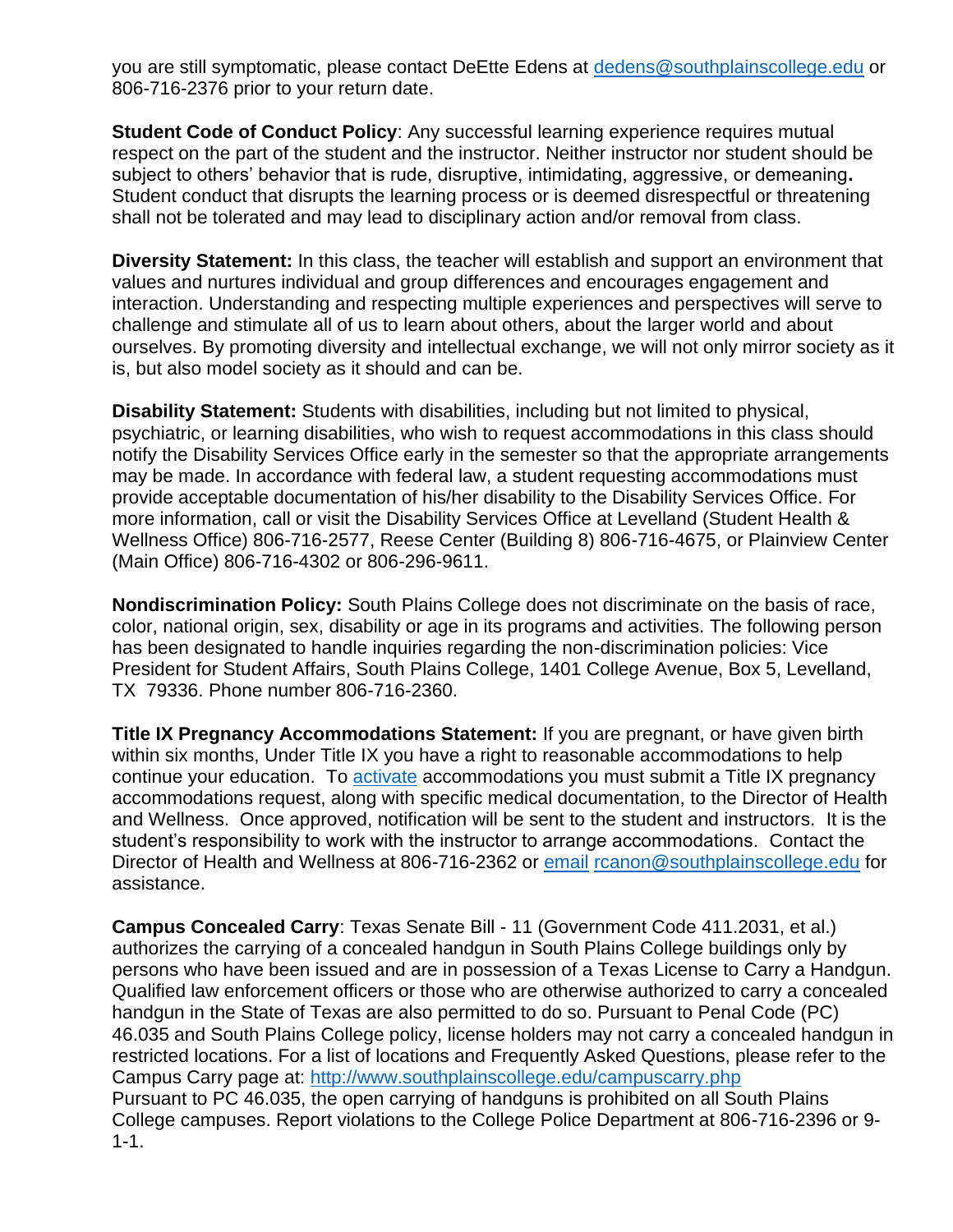**SPC Bookstore Price Match Guarantee Policy:** If you find a lower price on a textbook, the South Plains College bookstore will match that price. The difference will be given to the student on a bookstore gift certificate! The gift certificate can be spent on anything in the store.

If students have already purchased textbooks and then find a better price later, the South Plains College bookstore will price match through the first week of the semester. The student must have a copy of the receipt and the book has to be in stock at the competition at the time of the price match.

The South Plains College bookstore will happily price match BN.com & books on Amazon noted as *ships from and sold by Amazon.com*. Online marketplaces such as *Other Sellers* on Amazon, Amazon's Warehouse Deals, *fulfilled by* Amazon, BN.com Marketplace, and peer-topeer pricing are not eligible. They will price match the exact textbook, in the same edition and format, including all accompanying materials, like workbooks and CDs.

A textbook is only eligible for price match if it is in stock on a competitor's website at time of the price match request. Additional membership discounts and offers cannot be applied to the student's refund.

Price matching is only available on in-store purchases. Digital books, access codes sold via publisher sites, rentals and special orders are not eligible. Only one price match per title per customer is allowed.

Note: The instructor reserves the right to modify the course syllabus and policies, as well as notify students of any changes, at any point during the semester.

# **SPC Tutors**

Tutoring is FREE for all currently enrolled students. Make an appointment or drop-in for help at any SPC location or online! Visit the link below to learn more about how to book an appointment, view the tutoring schedule, get to know the tutors, and view tutoring locations. <http://www.southplainscollege.edu/exploreprograms/artsandsciences/teacheredtutoring.php>

#### **Tutor.com**

You also have 180 FREE minutes of tutoring with tutor.com each week, and your hours reset every Monday morning. Log into Blackboard, click on the "Course Resources" link on the lefthand side to access "Tutor.com."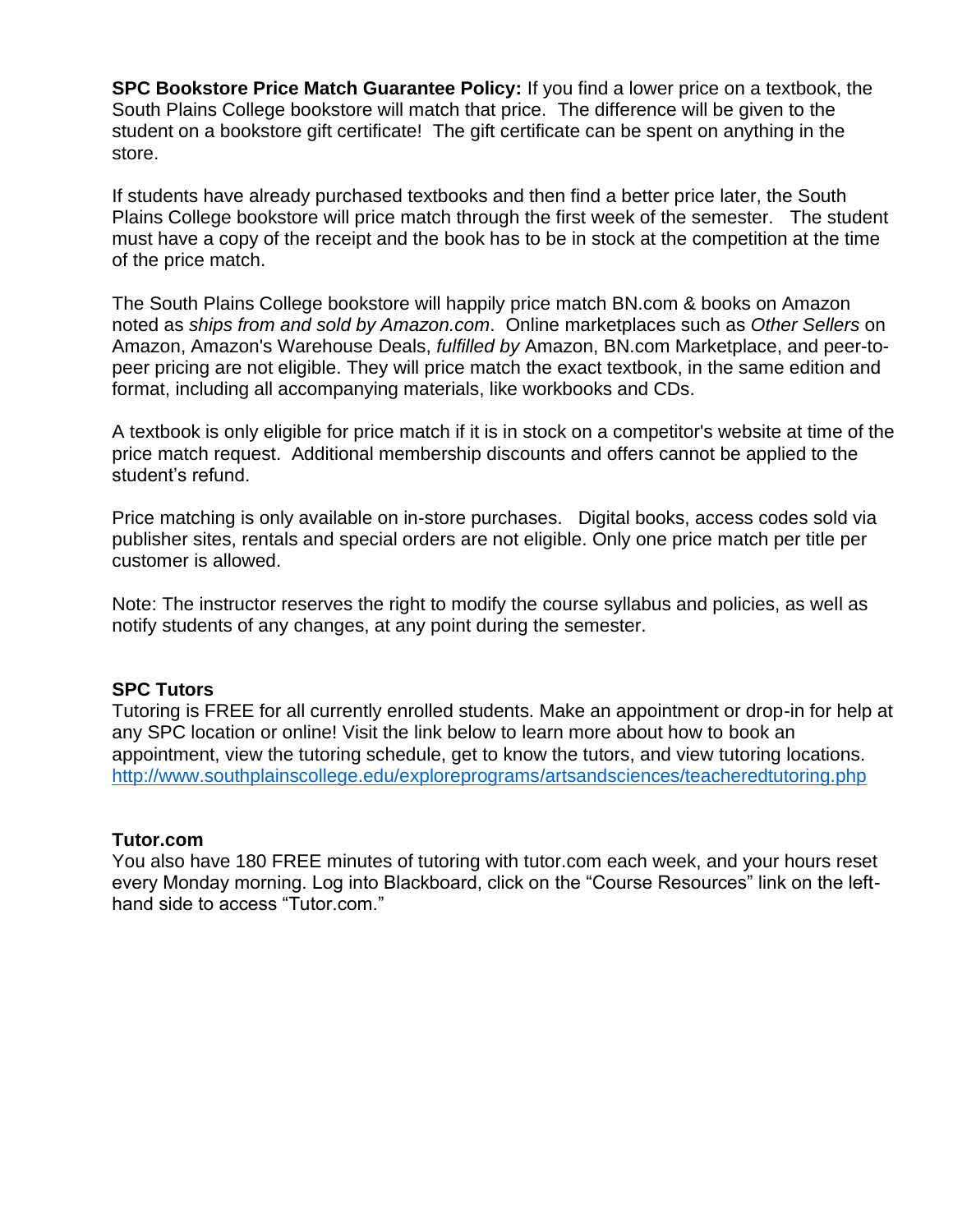# **Instructor Course Information: Spring 2022**

**Time:** MW 11:00 - 12:15 (Mondays Face to Face, Wednesdays Online)

**Course Title:** Discrete Mathematics and Its Applications

**Instructor:** Dr. Pathirage, Don

**Room:** Levelland Math Building 125B

**Phone:** 806-716-2666 (email preferred) **Email:** [dpathirage@southplainscollege.edu](mailto:dpathirage@southplainscollege.edu)

#### **Office Hours:**

| Mon (F2F) | Tues (F2F)                                     | <b>Weds (Online)</b>                                                 | Thurs (Online) | <b>Friday (Online)</b>                                |
|-----------|------------------------------------------------|----------------------------------------------------------------------|----------------|-------------------------------------------------------|
|           | 3:00PM-4:00PM   2:15PM -3:30PM   3:00PM-4:00PM | 12:15PM-1:00PM    12:00PM-1:00PM    12:15PM-1:00PM    12:00PM-1:00PM |                | 12:00PM-1:30PM<br>  2:15PM-3:30PM   Or by appointment |

**Assignment Policy:** Current assignments and due dates will be announced in the class. If you are absent, you are still responsible for the assignment for the next class. Students are to read the assigned reading material before coming to class. Quizzes will be to assess if the student is practicing and mastering the materials. **No makeup short quizzes will be given - an absence equals a zero quiz grade**.

All assignments will be given a *Due Date*. Assignments turned in late will have 10 points deducted for each day and will be accepted *no later* than three days past the due date.

**Grading Policy:** There will be 3 major exams and a comprehensive final. All exams/quizzes **must** be taken in person. Your lab grade will be calculated from short quiz grades, and homework assignments. Your final grade will be computed as follows:

| Major Exams (3): | 50%        |
|------------------|------------|
| Final Exam       | <b>20%</b> |
| Lab Grade:       | 30%        |

All tests will count towards the final grade; i.e. no exam grades will be "dropped". Only students that miss an exam due to a college-approved absence are eligible to take the makeup exam. If you miss an exam, it is your responsibility to contact me as soon as possible using email. If permission is granted for a makeup exam, I will want it to be taken before the next class meeting. Missing an exam is a serious matter and it is up to the student to take the proper action, otherwise a zero will be recorded for that exam. **Your work schedule or any other schedules must not overlap with the class schedule.**

#### **Additional Course Objectives:**

- To give computer science students the mathematical foundations for future computer science courses.
- To give a foundation in mathematical logic and to explore mathematical reasoning and methods of proof.
- To work with discrete structures, which are abstract mathematical structures used to represent discrete objects and relationships between those objects. These discrete structures include sets, permutations, relations, and graphs.
- To teach algorithmic thinking and the specification, verification, and analysis of algorithms which can then be implemented by a computer program.
- To explore applications of discrete mathematics, especially in the area of computer science.